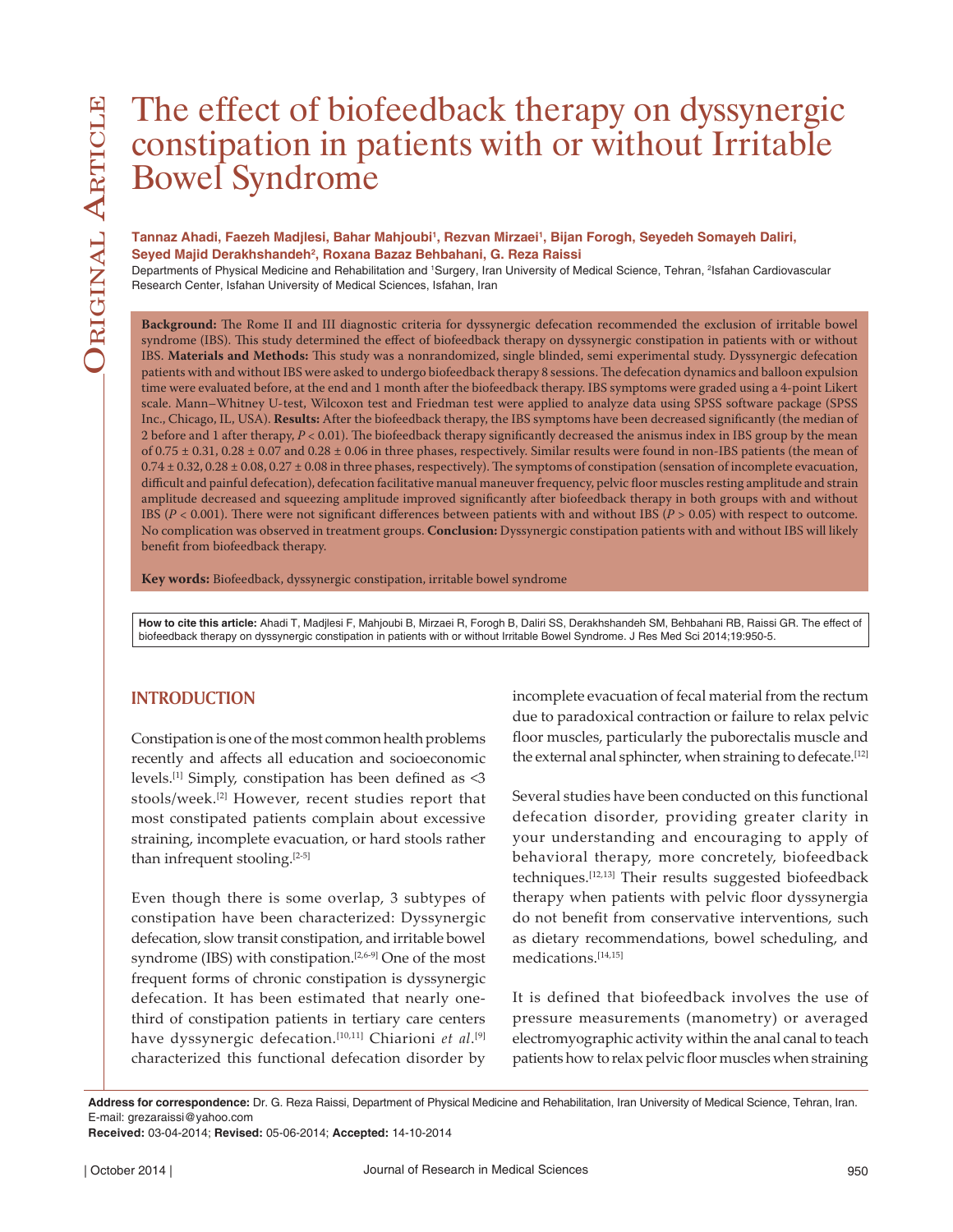to defecate.[12] Biofeedback is performed in rehabilitation medicine settings. In recent years several randomized controlled trials (RCT) have been conducted and reported that biofeedback is more effective than laxatives,  $[16]$ relaxation training,<sup>[2]</sup> pharmacological treatment (for example diazepam) and placebo.<sup>[15]</sup> Based on the results of Chiarioni *et al*., biofeedback appears to be the treatment of choice for dyssynergic defecation in chronic constipated adults.[9]

In addition, 82% of chronic constipation patients have the criteria for IBS.[3] Incomplete evacuation and excessive straining are common symptoms in both dyssynergic defecation and patients with IBS.[4,5] Association of symptoms of incomplete evacuation and rectal hypersensitivity in IBS has been shown.<sup>[6]</sup> The primary is abdominal bloating and abdominal pain/discomfort is major symptom of IBS usually improved by successful bowel evacuations.[17] Biofeedback therapy may improve not only the constipation symptoms but also symptoms through the increasing the chances of successful bowel movements in dyssynergic constipation patients with IBS.

In contrast, if the rectal hypersensitivity is not corrected, the outcome of biofeedback therapy in dyssynergic defecation with IBS may adversely be affected by the existence of incomplete evacuation and rectal hypersensitivity in IBS. Biofeedback therapy using the manometric technique has been reported to be an effective treatment for dyssynergic defecation.[12] Chiarioni *et al*. reported that bloating symptoms in chronic constipation patients improved after biofeedback therapy.<sup>[9]</sup> In addition, improvement of both constipation and abdominal bloating/discomfort in patients suffering from both anorectal dyssynergia and IBS was indicated. Nevertheless, the Rome II and III criteria recommended that patients with coexisting dyssynergic defecation and IBS have to be excluded before the diagnosis of dyssynergic defecation.<sup>[18,19]</sup> If the outcome of the biofeedback therapy is not affected by the existence of IBS in dyssynergic defecation, the Rome criteria may mislead physicians and prevent many patients who suffer from both IBS and dyssynergic benefit from biofeedback therapy. On the contrary, if the existence of IBS adversely affects the treatment result, excluding constipation patients with IBS from the anorectal physiologic tests and biofeedback therapy will save the management cost in this patient group.[10]

Therefore the main aim of this study was to determine the effect of biofeedback therapy in dyssynergic defecation patients with and without IBS and compare the outcome of biofeedback therapy in both groups. This is particularly important because the Rome III criteria clearly exclude patients with IBS from consideration of a diagnosis of dyssynergic defecation. As a result, it is vague whether patients with dyssynergic defecation and simultaneous IBS symptoms should or should not be considered as proper candidates for treatment with biofeedback therapy.

## **MATERIALS AND METHODS**

#### **Study design and participants**

This study was a nonrandomized, single blinded, semi experimental which approved in Tehran University of medical science ethics committee with 91/d/130/2135 reference number. Adult female outpatients, 15-75 years old with constipation who were referred from colorectal surgeon and gastroenterology clinic to physical medicine and rehabilitation clinic, Firoozgar Hospital, Tehran, Iran as defined by the Rome III criteria, both with and without IBS were invited to participate in the study. The patients had failed standard treatment of constipation with fiber diet, exercises, laxatives and anti IBS drugs for IBS group.

For sample size calculation to detect a 13% difference between Anismus index mean in both group with IBS and non-IBS following formula<sup>[20]</sup> was applied:

$$
N = \frac{2\left(Z_{\alpha} + z_{\beta}\right)^2}{d^2} \sigma^2
$$

The standard deviation (SD) from pilot study was estimated to be 0.14. For a two-sided 5% significant level,  $Z_{\alpha}$  = 1.96 and for 80% power,  $Z_{\beta}$  = 0.84. Substituting these values into above formula,  $N = 2 (1.96 + 0.84)^2 0.14^2 / 0.13^2$ or approximately 19 participants in each group.

Patients had to fulfill Rome III criteria for pelvic floor dyssynergia<sup>[7,10]</sup> - (1) Two or more symptoms of functional constipation for at least 12-week in past year included straining, lumpy or hard stools, sensation of incomplete evacuation, sensation of anorectal blockage, manual maneuvers to facilitate defecation, <3 defecation per week. (2) Manometric, electromyography (EMG), or radiologic evidence for inappropriate contraction or failure to relax the pelvic floor muscles during attempts to defecate. (3) Evidence for inadequate propulsive forces during attempts. (4) Evidence of incomplete evacuation. Patients are matched in two groups in terms of age, education and duration of symptoms.

Patients who presented the followings were excluded from the study:

- 1. History of gastroenterology, pelvic and spinal surgery (except appendectomy, cholecystectomy and hysterectomy).
- 2. Neurological disease included multiple sclerosis, stroke, spinal cord injury, Parkinson disease and cognitive impairment.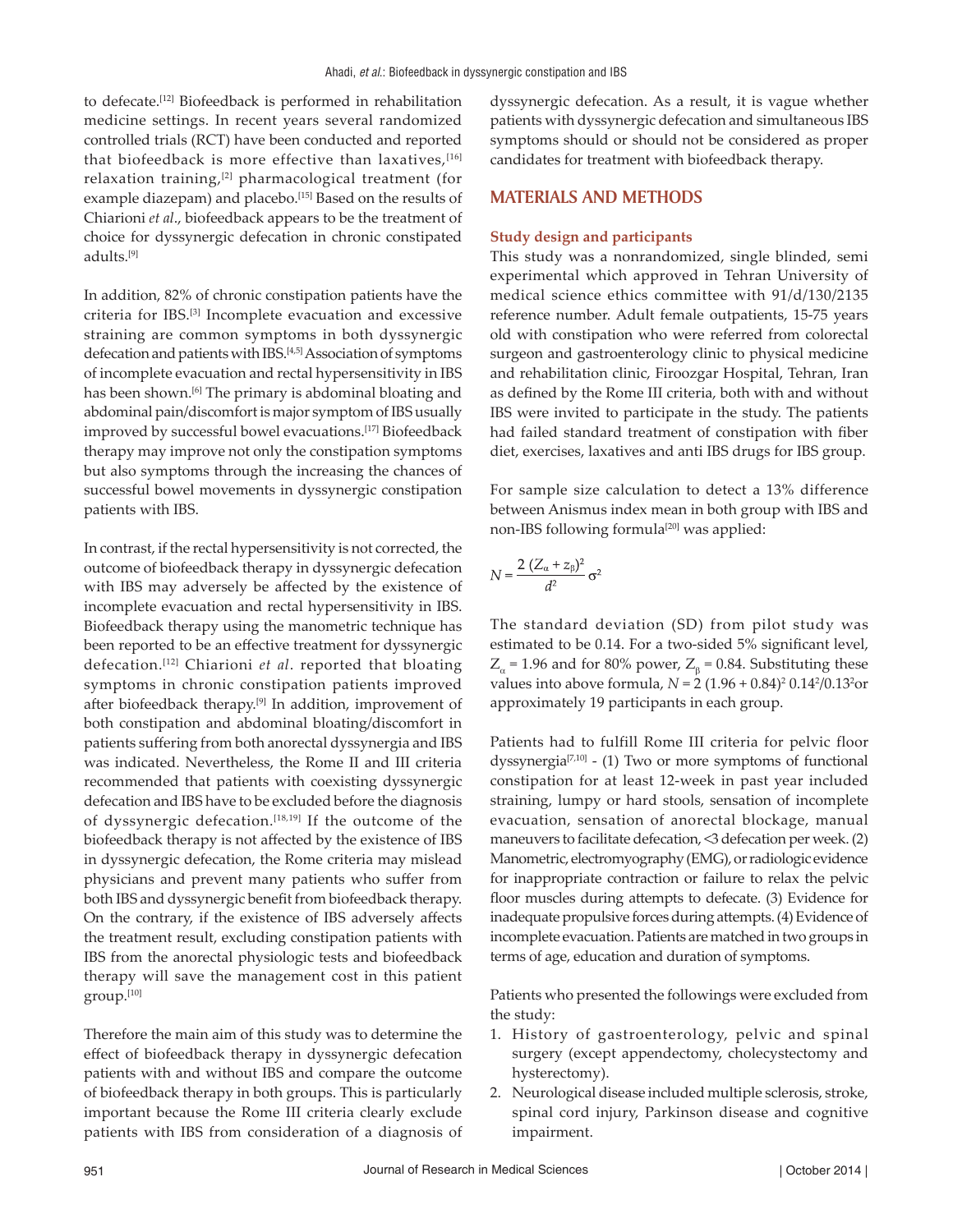- 3. Usage of opioids and drugs may cause constipation.
- 4. Pregnancy.
- 5. Previous biofeedback therapy.
- 6. History of chronic disease such as heart or renal disease and hypothyroidism.
- 7. Rectal prolapses, fissures and rectal bleeding.
- 8. Electrolyte impairment, anemia and history of serious weight loss.

Patients who had recurrent abdominal pain/discomfort >3 days/month for the past 3 months associated with >2 of the followings are placed in dyssynergic constipation with IBS group. (a) Improvement with defecation. (b) Onset associated with change in stool frequency. (c) Onset associated with change in stool form and <25% loose or watery stools. All of the patients provided written informed consent before inclusion in the study.

Procedure and variable assessment — informed consent was obtained from the participants. All the patients received biofeedback therapy 8 sessions, twice weekly (With myotrack infinity, made in Canada instrument). Each 45-60 min session consisted of visual, verbal and auditory feedback technique with solid rectal probe that use from surface EMG.<sup>[2,10]</sup>

Verbal feedback was provided every 10 min by a physiotherapist that was not aware of patient's IBS status. Auditory feedback was provided with music and visual feedback with fulfilling of puzzle on monitor. Each session, therapist explained about strain, squeeze and sequence of biofeedback therapy. Gel lubricated rectal probe was placed in rectum while patient was supine. Ground electrode was placed on anterior superior iliac spine. Surface electromyographic signal of pelvic floor muscle recorded in strain, squeeze and rest. Since surface EMG has not great accuracy and some factors like muscular fatigue and electrode movement may change the signal, mean of 5 contractions were recorded.

Biofeedback phases, initially for training, therapist set the device's threshold up to each patient's squeeze threshold. Whether the patient could squeeze enough, she received auditory, verbal and visual feedback and 10 s resting between two squeezes. All the patients were instructed in performing diaphragmatic breathing exercises during the treatment period. In the 4<sup>th</sup> session patients were evaluated, if mean amplitude of pelvic floor muscles during strain was  $5 \mu$ V, slow twitch muscle fibers exercises with 15 s squeeze on 60% of maximal threshold were done. However if strain maneuver after 3 sessions was not efficient, resting exercises with amplitude of  $<$  5  $\mu \rm{V}$  were done.  $^{[2,8,10,16]}$ 

During biofeedback therapy and 4-week follow-up period, patients were advised to use only magnesium hydroxide syrup and bisacodyle suppository if constipation continues after 48 h. Medications for IBS, including antispasmodics, tegaserod and antidepressants (tegaserode has been removed from market since 2007 due to cardiovascular outcomes) were prohibited during the study period [Figure1].

Primary IBS symptoms (abdominal bloating and abdominal discomfort/pain) and other gastrointestinal symptoms including early satiety, anorexia, nausea and heart burn were evaluated immediately before the first biofeedback session, after session 8 and 4-week after the end of treatment, using a 4-point Likert scale<sup>[10]</sup> (0 = No symptom, 1 = mild symptoms, 2 = moderate symptoms, 3 = severe symptoms) according to patient's feeling.

Mean amplitude of pelvic floor muscles during rest, strain and squeeze and anismus index were recorded<sup>[10]</sup> at three phases (before the first biofeedback session, after session 8 and 4-week after the end of treatment).

Constipation symptoms<sup>[10]</sup> (sensation of incomplete evacuation, difficult and painful defecation) were evaluated using a 10 cm visual analog scale. In addition, stool frequency per week, frequency and types of laxative consumed, defecation facilitative manual maneuver frequency were recorded.

Balloon expulsion time, 30 ml volume, with Foley catheter (16 or 18 French) was used to record the time that patients need to defecate the balloon. If time was above 5 min, the researcher depleted and brought out balloon. This variable was evaluated at three phases.<sup>[2,10]</sup>

#### **Statistical analysis**

The data were analyzed using SPSS software for Windows (SPSS Inc., Chicago, IL, USA). Descriptive statistics were expressed as the means  $\pm$  SD for continuous variables, median and range (min-max) for ordinal variables and



**Figure 1:** consort diagram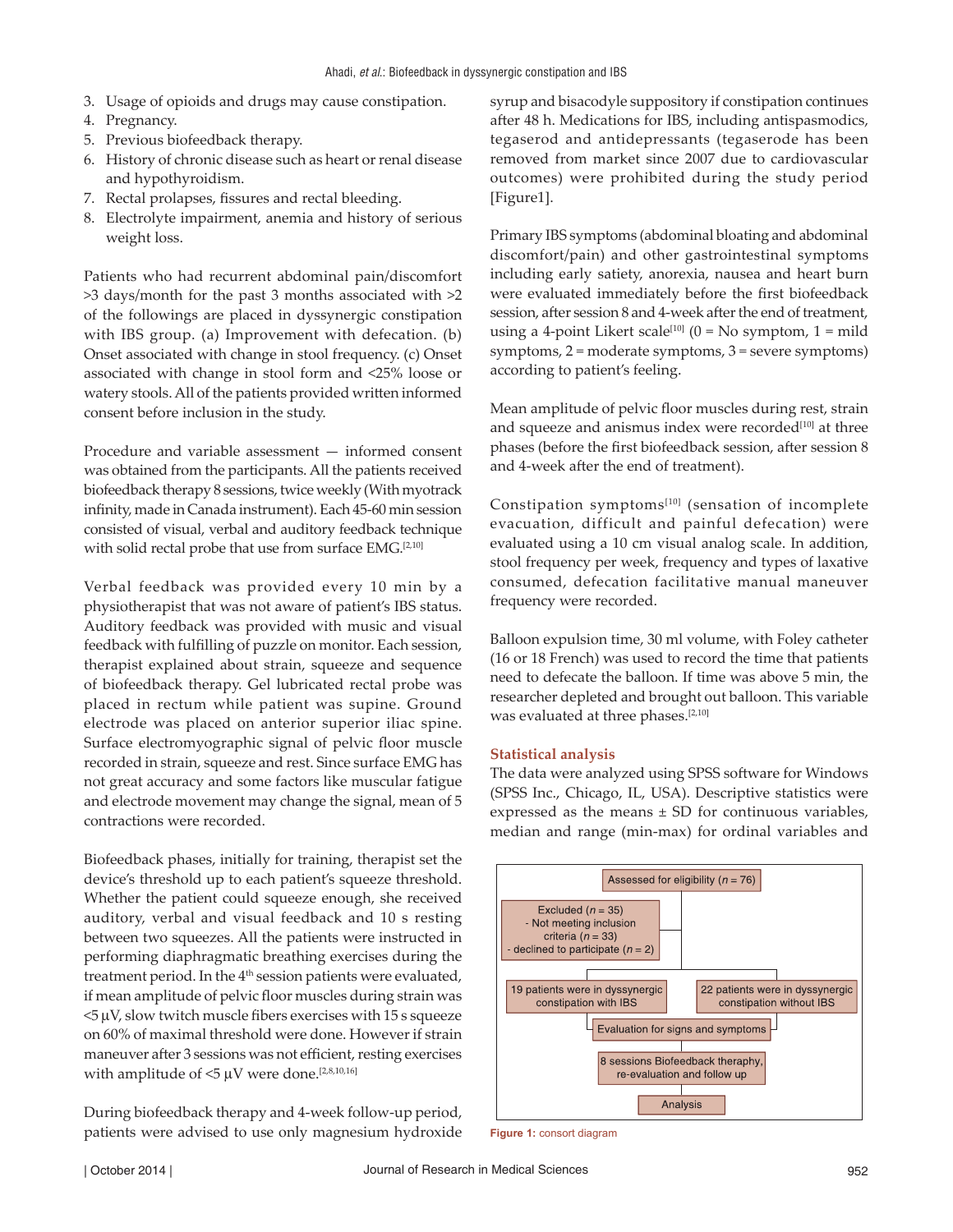frequency and percentage for categorical variables. Mann–Whitney U-test was used for comparing two groups in three phases separately. Friedman's two-way ANOVA test was applied to analyze ordinal outcomes. A repeated measure ANOVA was used to analyze continuous outcomes. *Post*-*hoc* tests were done using the Bonferroni correction. Mauchly's test of Sphericity indicated that the assumption of sphericity had been violated and therefore, a Greenhouse-Geisser correction was used. A *P* < 0.05 was considered to be statistically significant.

#### **RESULTS**

Forty-one female patients completed the biofeedback treatment protocol. Among them 19 patients (46.3%) also fulfilled the criteria of IBS. The mean age of patients was  $39.41 \pm 12$  ranged from 19 to 62. Twenty-three patients had high level of education (56.1%), 16 finished high school and two patients were under high school. Patients who had IBS were younger in age  $(37.37 \pm 11.49)$ , but there was not any statistically significant difference (*P* > 0.05). Education levels were similar between patients with and without IBS (*P* > 0.05). Duration of symptoms was approximately similar in both groups with and without IBS  $(P > 0.05)$  [Table 1].

In three phases (baseline, treatment and follow-up), the prevalence of each constipation symptom (sensation of incomplete evacuation, difficult and painful defecation), stool frequency per week, frequency and types of laxative consumed, defecation facilitative manual maneuver

| Table 1: Patient epidemiological characteristics                                                    |                   |                             |                                |  |  |  |  |
|-----------------------------------------------------------------------------------------------------|-------------------|-----------------------------|--------------------------------|--|--|--|--|
| variables                                                                                           | All<br>patients   | <b>Patients</b><br>with IBS | <b>Patients</b><br>without IBS |  |  |  |  |
| Education <sup>a</sup>                                                                              |                   |                             |                                |  |  |  |  |
| <b>Illiterate</b>                                                                                   | 2(4.9)            | 1(50)                       | 1(50)                          |  |  |  |  |
| Diploma                                                                                             | 16(39)            | 7(43.8)                     | 9(56.2)                        |  |  |  |  |
| University                                                                                          | 23 (56.1)         | 11 (47.8)                   | 12(52.2)                       |  |  |  |  |
| Age (year) $\frac{b}{b}$                                                                            | $39.41 \pm 12$    | $37.37 \pm 11.49$           | $41.18 \pm 12.39$              |  |  |  |  |
| Duration of symptoms (year) <sup>b</sup>                                                            | $10.17 \pm 10.95$ | $10+10.63$                  | $10.31 \pm 11.46$              |  |  |  |  |
| <sup>a</sup> Data are expressed as frequency (%); <sup>b</sup> Data are expressed as mean $\pm$ SD; |                   |                             |                                |  |  |  |  |

IBS = Irritable bowel syndrome; SD = Standard deviation

frequency, balloon expulsion times, anismus index, restingamplitude, squeezing-amplitude, and strain-amplitude were similar between patients with and without IBS (>0.05). As a result, coexistence of IBS did not have a significant effect on the outcome of biofeedback therapy. According to the mean of 4-point Likert scale, after the biofeedback therapy, the IBS symptoms have been decreased significantly (*P* < 0.01). Significant differences between baseline assessment and treatment  $(P < 0.01)$ , and between baseline assessment and follow-up  $(P < 0.01)$ , but not between treatment and follow-up (*P* > 0.05) has been shown. Thus biofeedback therapy also had an effective impact on improvement of IBS symptoms.

As shown in Table 2, the results of Friedman's two-way ANOVA test determined that the biofeedback therapy significantly decreased the subjective symptoms of constipation (sensation of incomplete evacuation, difficult and painful defecation) and defecation facilitative manual maneuver frequency in both patients with and without IBS (*P* < 0.01). Respect to the differences between phases for each outcomes, the results revealed significant differences between baseline assessment and treatment (*P* < 0.01), and between baseline assessment and follow-up (*P* < 0.01), but not between treatment and follow-up (*P* > 0.05). Defecation frequency has been improved in both groups with and without IBS but no significant result has been shown. There were no significant differences in frequency and types of laxative consumed in two phases.

In terms of objective symptoms, repeated measures ANOVA with a Greenhouse-Geisser correction results were shown in Table 3. The between groups tests for each outcomes indicated that there were not significant differences between patients with and without IBS (*P* > 0.05). The within subject test indicated that there is a significant time effect ( $P < 0.0001$ ). In other words, the patients with and without IBS do change over time, both groups were getting less anismus index, pelvic floor muscles resting amplitude and strain amplitude and more squeezing amplitude over time. *Post-hoc* tests using the Bonferroni correction for each outcomes revealed that significant differences between

**Table 2: Subjective patient symptoms and anorectal function parameters before, at the end of and after biofeedback therapy in dyssynergic constipation patients with and without IBS**

| variables                                    | <b>Patients with IBS</b> |                  | P             | <b>Patients without IBS</b> |                   |                  | P             |          |
|----------------------------------------------|--------------------------|------------------|---------------|-----------------------------|-------------------|------------------|---------------|----------|
|                                              | <b>Before</b>            | <b>Session 8</b> | After 1 month |                             | <b>Before</b>     | <b>Session 8</b> | After 1 month |          |
| Incomplete defecation VAS                    | $8(5-10)$                | $5(2-8)$         | $4(0-8)$      | < 0.0001                    | $7(0-10)$         | $4(0-8)$         | $2(0-8)$      | < 0.0001 |
| Difficult defecation VAS                     | $6(4-10)$                | $5(1-8)$         | $4(1-7)$      | < 0.0001                    | $6(0-10)$         | $3.5(0-8)$       | $3(0-8)$      | < 0.0001 |
| Painful defecation VAS                       | $2(0-5)$                 | $1(0-4)$         | $(0-4)$       | 0.002                       | $2(0-10)$         | $0(0-7)$         | $0(0-7)$      | < 0.0001 |
| Manual maneuvers frequency <sup>a</sup>      | $2(0-10)$                | $0(0-5)$         | $0(0-7)$      | < 0.0001                    | $1.5(0-7)$        | $0(0-2)$         | $0(0-2)$      | < 0.0001 |
| Defecation frequency <sup>a</sup>            | $5(1-21)$                | $7(3-18)$        | $7(3-18)$     | 0.57                        | $4(1-21)$         | $7(2-16)$        | $7(3-20)$     | 0.25     |
| Frequency of Syrup MOM use <sup>b</sup>      |                          | $0(0-5)$         | $0(0-7)$      | 0.71                        | $\qquad \qquad -$ | $0(0-13)$        | $0(0-20)$     | 0.37     |
| Frequency of SUP bizacodyle use <sup>b</sup> |                          | $0(0-2)$         | $0(0-1)$      |                             | $\qquad \qquad -$ | $0(0-3)$         | $0(0-4)$      | 0.41     |

Data are expressed as median (range); <sup>a</sup>per week; <sup>b</sup>per month; *P* < 0.05 significant; IBS = Irritable bowel syndrome; Syrup MOM = Magnesium hydroxide syrup; SUP bizacodyle = Bisacodyle suppository; VAS = Visual analog scale (10 cm)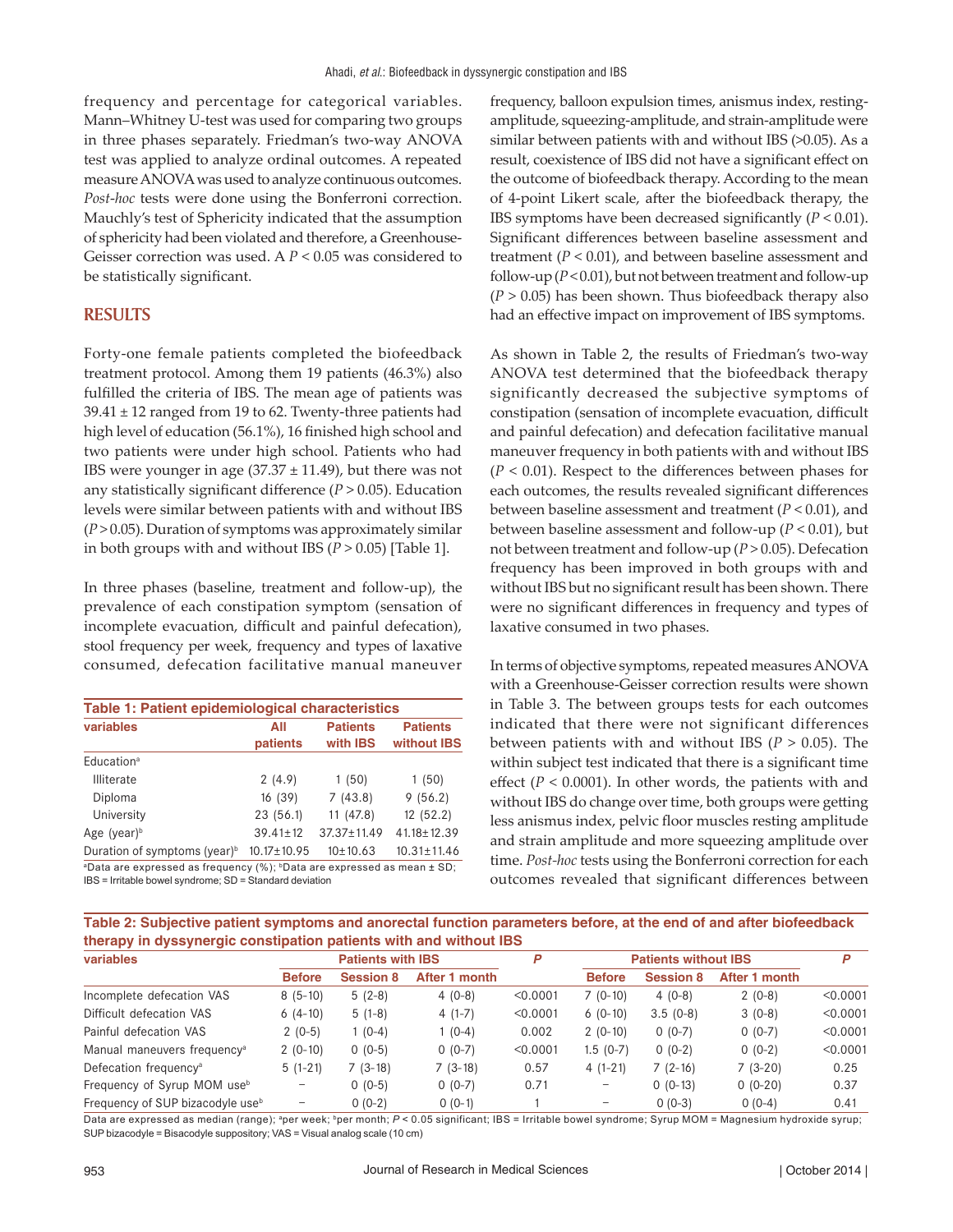| therapy in dyssynergic constipation patients with and without IBS |                          |                  |                           |                             |                  |                           |                 |                            |      |
|-------------------------------------------------------------------|--------------------------|------------------|---------------------------|-----------------------------|------------------|---------------------------|-----------------|----------------------------|------|
| variables                                                         | <b>Patients with IBS</b> |                  |                           | <b>Patients without IBS</b> |                  |                           | <b>Dtime</b>    | Dtime*group <b>D</b> group |      |
|                                                                   | <b>Before</b>            | <b>Session 8</b> | After 1 month             | <b>Before</b>               | <b>Session 8</b> | After 1 month             |                 |                            |      |
| Balloon expulsion time (s)                                        | $173.18 \pm 66.91$       |                  | 142.27+46.82 139.82+57.13 | 133.92+93.86                |                  | 140.25±71.72 142.33±74.83 | 0.26            | 0.06                       | 0.65 |
| Rest amplitude (micro volt)                                       | $5.43 \pm 3.35$          | $2.90 \pm 1.18$  | $2.56 \pm 0.69$           | $5.93 \pm 3.31$             | $3.01 \pm 1.36$  | $3.26 \pm 1.53$           | < 0.0001        | 0.61                       | 0.41 |
| Strain amplitude (micro volt) 7.16±2.48                           |                          | $5.15 \pm 1.12$  | $5.29 \pm 1.18$           | $7.81 \pm 3.72$             | $5.29 \pm 1.56$  | $5.19 \pm 1.37$           | $< 0.0001$ 0.54 |                            | 0.63 |
| Squeeze amplitude (micro volt) $10.34 \pm 3.27$                   |                          | $19.15 \pm 3.78$ | $19.13 \pm 3.41$          | $11.91 \pm 5.82$            | 20.78+11.46      | $20.92 + 10.77$           | $< 0.0001$ 0.95 |                            | 0.44 |
| Anismus index (ratio)                                             | $0.75 \pm 0.31$          | $0.28 + 0.07$    | $0.28 + 0.06$             | $0.74 \pm 0.32$             | $0.28 + 0.08$    | $0.27+0.08$               | < 0.0001        | 0.91                       | 0.98 |

**Table 3: Objective patient symptoms and anorectal function parameters before, at the end of and after biofeedback** 

Data are expressed as means ± SD;  $P^{\text{group}} < 0.05$  significant between groups test;  $P^{\text{time}} < 0.05$  significant within subject test;  $P^{\text{time}*\text{group}} < 0.05$  significant interaction effect; IBS = Irritable bowel syndrome; SD = Standard deviation

baseline assessment and treatment (*P* < 0.0001), and between baseline assessment and follow-up (*P* < 0.0001), but not between treatment and follow-up (*P* > 0.05). The interaction of time and group is not significant, which means that the patients with and without IBS are changing over time, but are changing in the same ways. The results for balloon expulsion times were not significant.

#### **DISCUSSION**

The main purpose of this study was to evaluate the effect of biofeedback therapy in dyssynergic defecation patients with and without IBS and compare in both groups to inhibit exclusion of IBS patients with Rome III criteria from dyssynergic defecation and consider all two groups to treat with biofeedback properly and inhibit mislead of physicians in treating IBS patients that form about half of dyssynergic constipation in society.

Heyman in 2007 studied 84 dyssynergic constipation patients in three groups as RCT study, they all did squeeze and strain exercises, one group had EMG biofeedback therapy too and after 3 months follow-up EMG biofeedback group had best outcome.[15]

Patcharatrakul in 2011 studied patients with dyssynergic constipation in two groups of IBS and none IBS patients, they all had 4 sessions biofeedback therapy and there was no difference between their outcomes.[10]

The results obtained in this study have shown that 46.3% of patients with dyssynergic constipation fulfilled the Rome II criteria for IBS and the existence of IBS did not affect the outcome of the biofeedback therapy. The patients with or without IBS indicated a similar improvement of their constipation symptoms after the biofeedback therapy. Therefore this study demonstrated that dyssynergic defecation can be treated effectively with EMG-biofeedback therapy. Through EMG-biofeedback, the patients have been taught to relax external anal sphincter during straining to defecate, decreasing significantly the anismus index. This learning process led to reduction of obstructive symptoms, with a significant decrease in sensation of incomplete evacuation, difficulty evacuation level and perianal pain at defecation. Our results are in consistency with the findings of Patcharatrakul and Gonlachanvit.[10]

In addition, the biofeedback therapy improved IBS symptoms. This finding is in agreement with other studies that reported an improvement of abdominal pain and bloating after biofeedback therapy in patients with constipation.[16,21,22] Nevertheless, Rome II and III criteria recommended that dyssynergic constipation patients with IBS must be excluded before the diagnosis of dyssynergic defecation. This may mislead physicians and prevent more than half of the patients with dyssynergic defecation benefit from the appropriate diagnostic tests and therapy.

The results of this study suggest that dyssynergic constipation can imitate IBS and that the identification and treatment of anorectal dyssynergia can improve IBS symptoms. Consequently, constipation patients with IBS who have symptoms that interfere with their quality of life should undergo colonic and anorectal physiological tests similarly to constipation patients without IBS to establish the presence of anorectal dyssynergia. In this study, we demonstrated a subjective and objective improvement of their overall constipation symptoms. This finding is similar to that reported in previous studies that used manometry<sup>[2,23-28]</sup> or EMG-based techniques.<sup>[16]</sup> Little sample size and short time follow-up were the limitations of this study, The most important strength of this study is its new topic, how other studies evaluated the influence of biofeedback therapy in dyssynergic constipation patients with and without IBS separately.

#### **CONCLUSION**

This study demonstrates that EMG-biofeedback is an effective behavioral treatment for constipation in dyssynergic patients with and without IBS. In addition, the existence of IBS in dyssynergic constipation patients does not affect the outcome of the biofeedback therapy. Dyssynergic constipation patients with or without IBS will likely benefit from biofeedback therapy.